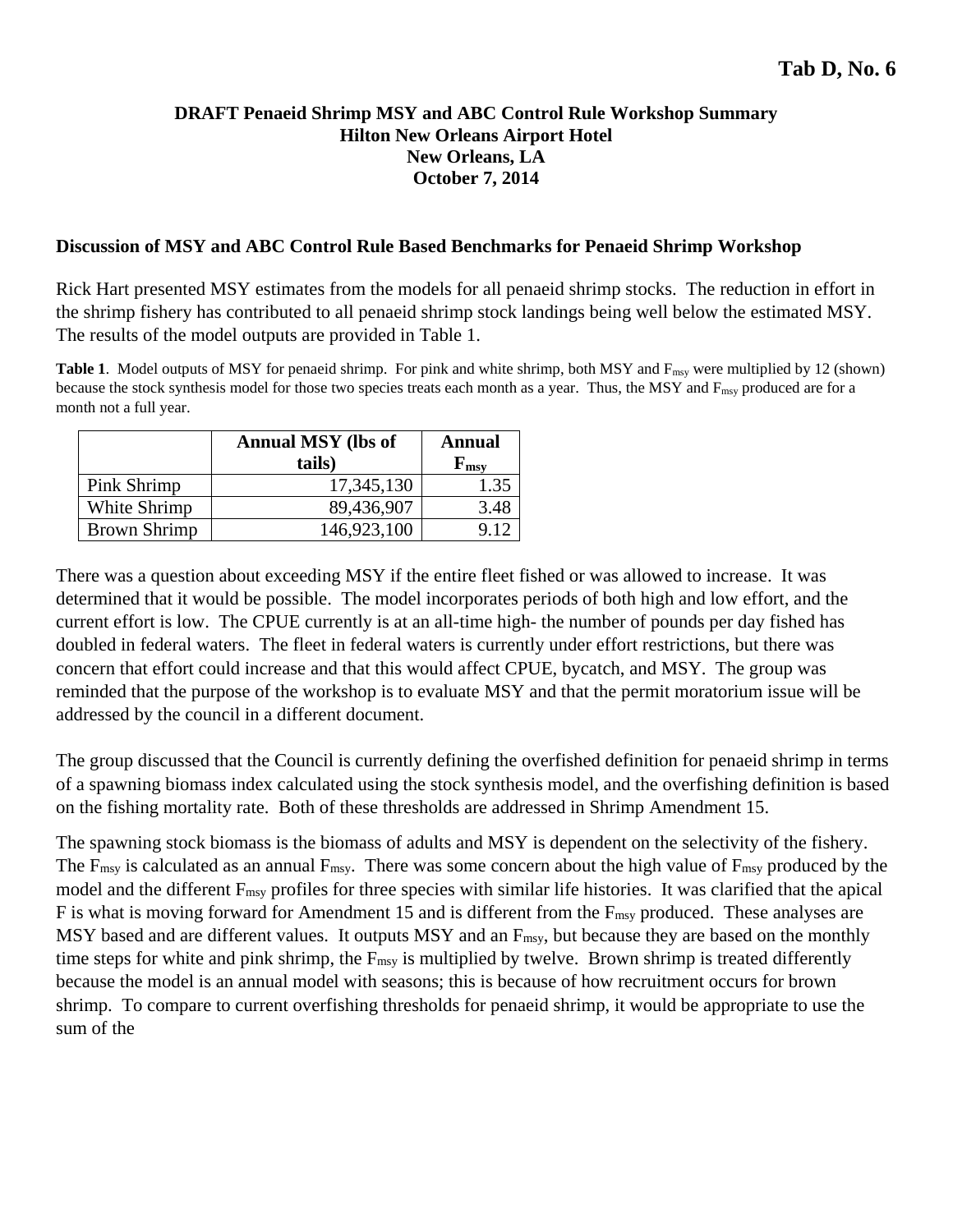monthly F estimates in a given year not the apical F (which is what is currently used in Shrimp Amendment 15). The group's recommendation is to accept the SS methodology and the values of MSY and F<sub>msy</sub> presented **in Table 1.**

It was clarified that all of the MSY outputs were in metric tons of tails which have been converted to pounds of tails. There was discussion that the landings per year presented in the NMFS database are whole weights, and the pounds provided in this document are in tail weight. There was discussion about the numbers produced in the reports not matching the numbers that are available on the NMFS website and that addressing this conversion in future documents.

The group then evaluated the ABC control rule. The group set about filling out the tier 1 ABC control rule spreadsheet for evaluating ABC for penaeid shrimp (Appendix 1). After completing the exercise and fully evaluating each choice in the Tier 1 spreadsheet for the ABC control rule, the group felt that it was more appropriate to set the ABC equal to the MSY. The rationale for this was because shrimp are an annual stock and overharvesting in one year is unlikely to affect the following year's stock. The group also discussed that the socio-economic consequences of fishing below MSY based upon a 'buffer' is greater than the biological impact (to shrimp) for exceeding MSY over a short time period. **The group's recommendation is that the ABC control rule for penaeid shrimp is MSY=ABC.** 

# **Workshop Participants**

Harry Blanchet Rick Burris Gary Graham Rick Hart Leslie Hartman Walter Keithly James Nance

# **Council Member and Council Staff**

Harlon Pearce John Froeschke Morgan Kilgour Karen Hoak

# **Other Participants**

Clint Guidry Christopher Liese